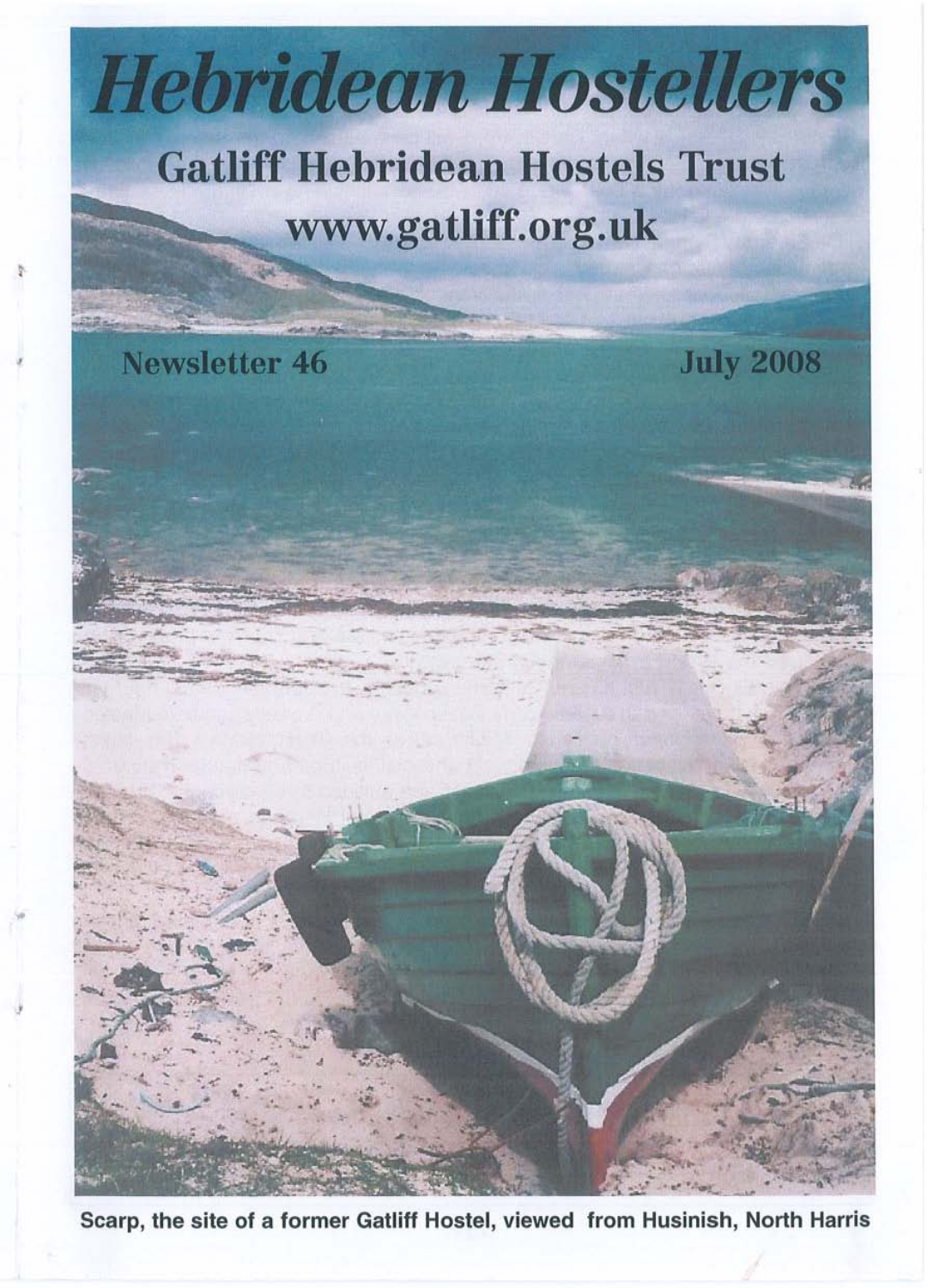# Island Insights

Take a virtual visit to the islands via www.islandsbooktrust.com or, better still, pursue the IBT programme in person and much will be revealed.

Saturday, 19 July is when Jim Crawford will be speaking on the Islands of Loch Roag at the Great Bernera Community Centre at 10.30 am. His talk will be followed, weather permitting, by a boat trip to Little Bernera including a circumnavigation of Bearasay and Old Hill.

On Saturday 9 August at 10.30 am Bill Lawson will be giving a talk at the Berneray Community Centre on Pabbay. This should be followed by a trip to the island.

The Old School at Shawbost is the venue for a three-day conference on The Hebridean Contribution to UK Military History. This is a three-day event from Monday 11 - Wednesday 13 August. The IBT will be part of Faclan - The Third Hebridean Book Festival in Stornoway from Monday 25 - Saturday 30 August.

Then on Saturday 20 September a one-day symposium, Perceptions of Early Christianity in Lewis, will be hosted at the Ness Heritage Centre from 10.30 am. Ian Stewart-Hargreaves and Rachel Barrowman will explain the different approaches to interpreting the evidence. This will be followed by visits to Teampull Mholuag at Europie and other sites.

Sally Magnusson will present Roots - A Daughter of Iceland and Mull at An Lanntair, Stornoway on Tuesday 9 September at 7.30 pm. Thursday 23 October at 7.30 pm is set for the 5th Angus Macleod Memorial Lecture to take place at the Pairc School, Gravir. The speaker will be announced later, but on Tuesday 11 November at 7.30 pm Fred Silver will be speaking on Making Oil from Peat - When Lewis Led the World at An Lanntair, Stornoway.

The Islands Book Trust has, as its name suggests, encouraged literary interests. In fact, it has developed in a particularly exciting way and recently acquired Maclean Press, the Skye-based publisher. Members of the Trust receive the highlyinformative Island Notes on many aspects of social, cultural and natural history.

John Love has written Island Notes NO.31 and outlined three centuries of natural history in the Highlands and Islands. Scottish Natural Heritage mounted a major exhibition in the foyer of their new headquarters overlooking Inverness. It was part of the Highland Year of Culture 2007 and John undertook most of the background research on behalf of SNH.

In his Notes he places in context those individuals who have contributed much to the region as natural historians and who have become iconic figures. These include Martin Martin, John Harvie-Brown, Seton Gordon, Frank Fraser Darling, Jim MacGeoch and Morton Boyd. For fuller details acquire the Notes and access www.highlandnaturalists.com

# **The Islands Book Trust**

For Further Details www.theislandsbookstrust.com 01851 820946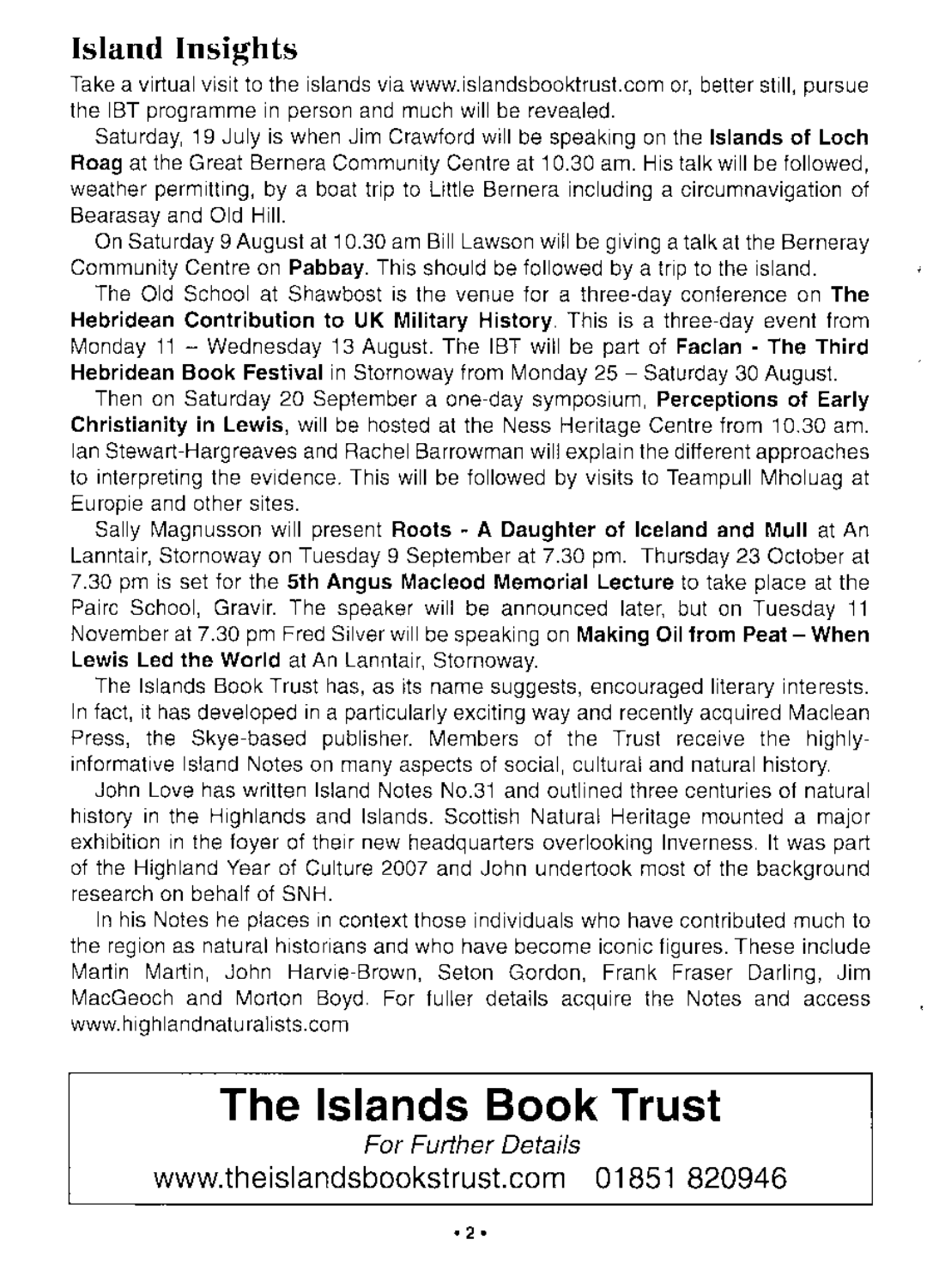## **AGM - A Good Meeting-Place**

The GHHT AGM is to be held at the Holland Park Youth Hostel in Kensington, west London on Saturday 13 September at 10.00 am. This is an attractive venue and there is usually a good attendance by members wanting to learn about the progress and needs of the Trust. Why not make it part of a day-out or a weekend-away in the capital?

### **Revolving Renovations**

The outside forces - driving wind and rain, different health-and-safety regulations, departmental conservation standards  $-$  mean that there is a constant need for maintenance and replacements at the hostels. It is with relief that the new thatch at Garenin is noted; and the fitting of an extractor fan, the installation of a new drain and the delivery of new furniture at Rhenigidale are reported. However, the thatching problems at Berneray are ongoing, with personnel and raw material problems. At least the new stove is operational there. Access to Howmore will become easier, but the roofing there will soon need full attention and a fund-raising scheme for the project may have to be initiated.

### **Changing Guard, But Not at the Palace**

Further changes in the wardens at Garenin have meant that regular visitors have had to become accustomed to new ways of fees being collected and the accommodation managed. Andy Stopforth's food at the Blackhouse Cafe and Restaurant was acclaimed and, of course, his reputation was acknowledged. So when he was approached to become chef at the Bonadventure, Gallan Head, he felt, understandably, that he should take the opportunity. His place as hostel warden has been taken by his partner, Rachel Rossall, and we wish her every success in carrying on Andy's good hostel-keeping.

Alison Gibbs has been associated with the Berneray Hostel for a long time and has integrated the responsibilities with her many commitments to activities and roles on the island. Her place has been taken by Jackie West, who is known to hostellers as she has assisted Alison, to whom we express gratitude for her involvement in what is the most popular of the hostels, at least in terms of numbers of visitors.

### **Bunk-bed or Ground-sheet?**

The full compilation of current and the recent-past bednights for the hostels are featured in the Crofters' Newsletter. However, aficionados may be interested to know that the overnights are compiled as a mixture of those taking beds in the hostels and those who are camping in the vicinities. The breakdown of those sleeping soundly in beds as against those enjoying the provision of ground-sheets is as follows for 2007:

| Berneray:    |                |           |      |         |         | 1045 in the hostel + 1181 camping = $2226$ |          |
|--------------|----------------|-----------|------|---------|---------|--------------------------------------------|----------|
| Garenin:     | $1183$ $"$ $"$ |           |      |         | $+$ 118 |                                            | $= 1301$ |
| Howmore:     | $1233$ " "     |           | - 16 |         | -494    | - 65                                       | $= 1727$ |
| Rhenigidale: | 864            | $81 - 38$ | 76   | $+$ $-$ | 171     | - 63                                       | $= 1035$ |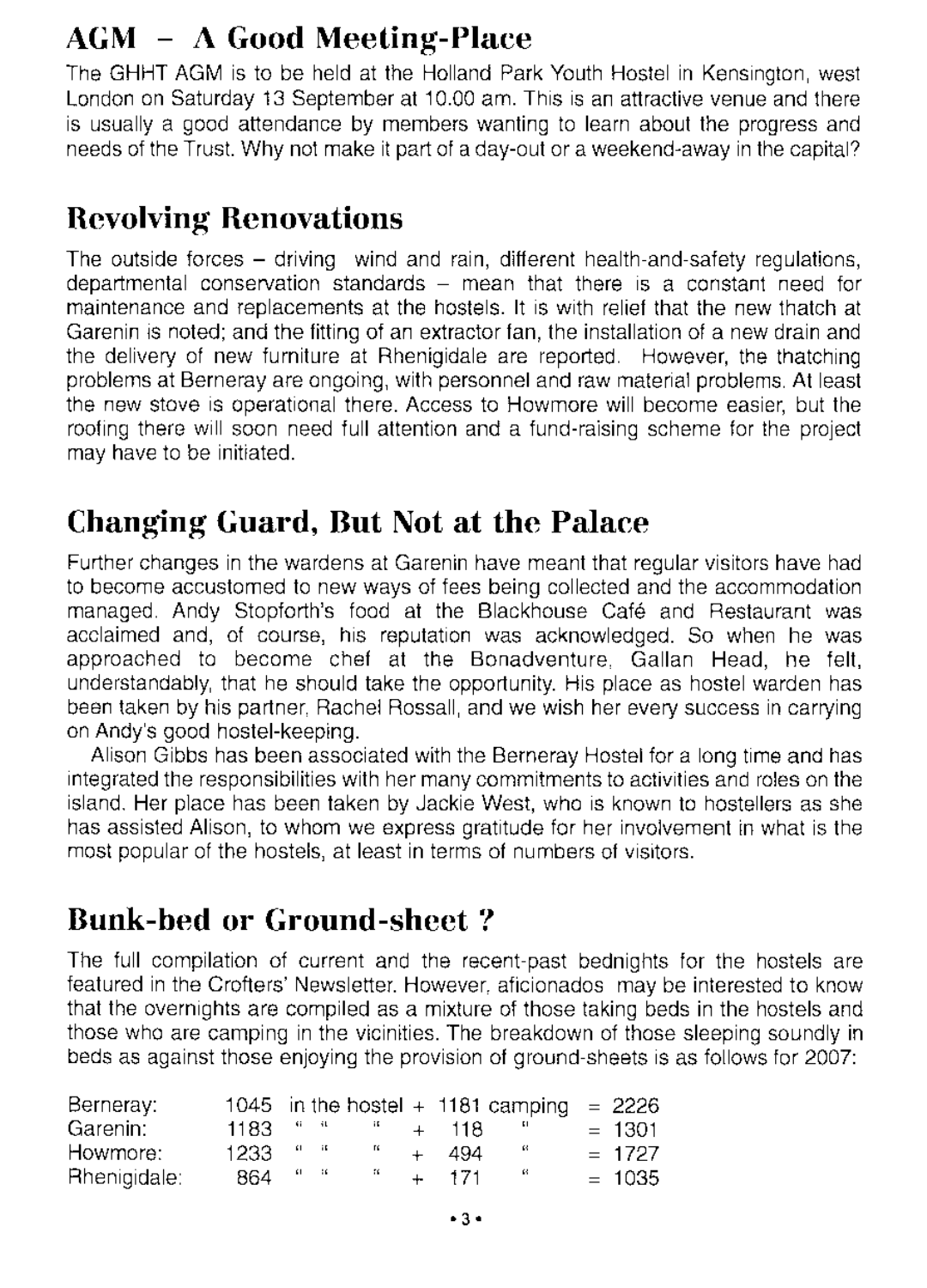# **Board Changes and Incoming Company Secretary**

Alan Busson has resigned as Company Secretary. He and his family have moved from Wiltshire to Aberdeenshire and, unsurprisingly, Alan has found, in the voluntary sector there, new avenues for his executive skills. His genial nature and willingness to become involved have been noted and sought after. We thank him for his stint in the management of Gatliff matters. His first involvement with the hostels relate to cycling holidays in his youth.

Stuart Jones, who has taken on more commitments with his Scarborough-based building company, has decided to cease to be a Director. Meg Richards and Joanna Burgess, who wishes to continue as Editor of the Crofters' Newsletter, have also stepped down as Directors. Their interests in and work for the GHHT, while on the Executive Committee, are much appreciated.

ŧ

The new Company Secretary is Terry Rollinson. He is a Londoner, was the Human Resources Director of the YHA and is now a consultant, working on a part-time basis during what he calls, 'semi-retirement'. He first learnt of the Gatliff Hostels through Arthur Meaby. He and his wife went travelling in Cambodia earlier this year. Now, perhaps, they will be drawn to points north. We wish Terry every success in his appointment and thank him for joining us.

The Gatliff Trust, the parent body of the GHHT, has re-appointed Peter Clarke and Philip Lawson as Directors, appointed Terry Rollinson from 1 May 2008 and will appoint John Joyce for the year following the AGM. They re-appointed Peter Clarke as Chairman of the GHHT.

#### **World Wide** .... **Recommendations**

Most visitors have heard of the Gatliff Hostels before they leave home. Hence, our advertisements no longer appear on the ferries. The Simple Hostels in the Outer Hebrides flyer, with a new issue due for 2009, joins the publications in the racks for that 'lottery of public attention'. The website has attracted over 5500 visitors so far this year. Above all, however, it's personal recommendations that bring us visitors.

### **Campsites Galore**

Getting to the Gatliff Hostels is half the fun. However, with recent increases in fuel and food prices, ways have to be found to keep costs down. One way is to consider the simple pleasures of camping while en route for the islands. A new definitive map of over 500 camping sites and caravan parks throughout Scotland has been produced.

This publication, produced by Nicolson Maps, folds down to a handy travel size and has a protective cover. It is available through www.scottishcamping.com for just £5.00. ScottishCamping are based at Blairs College, Aberdeen, and have been promoting the camping facilities associated with the four Gatliff Hostels since their website was set up.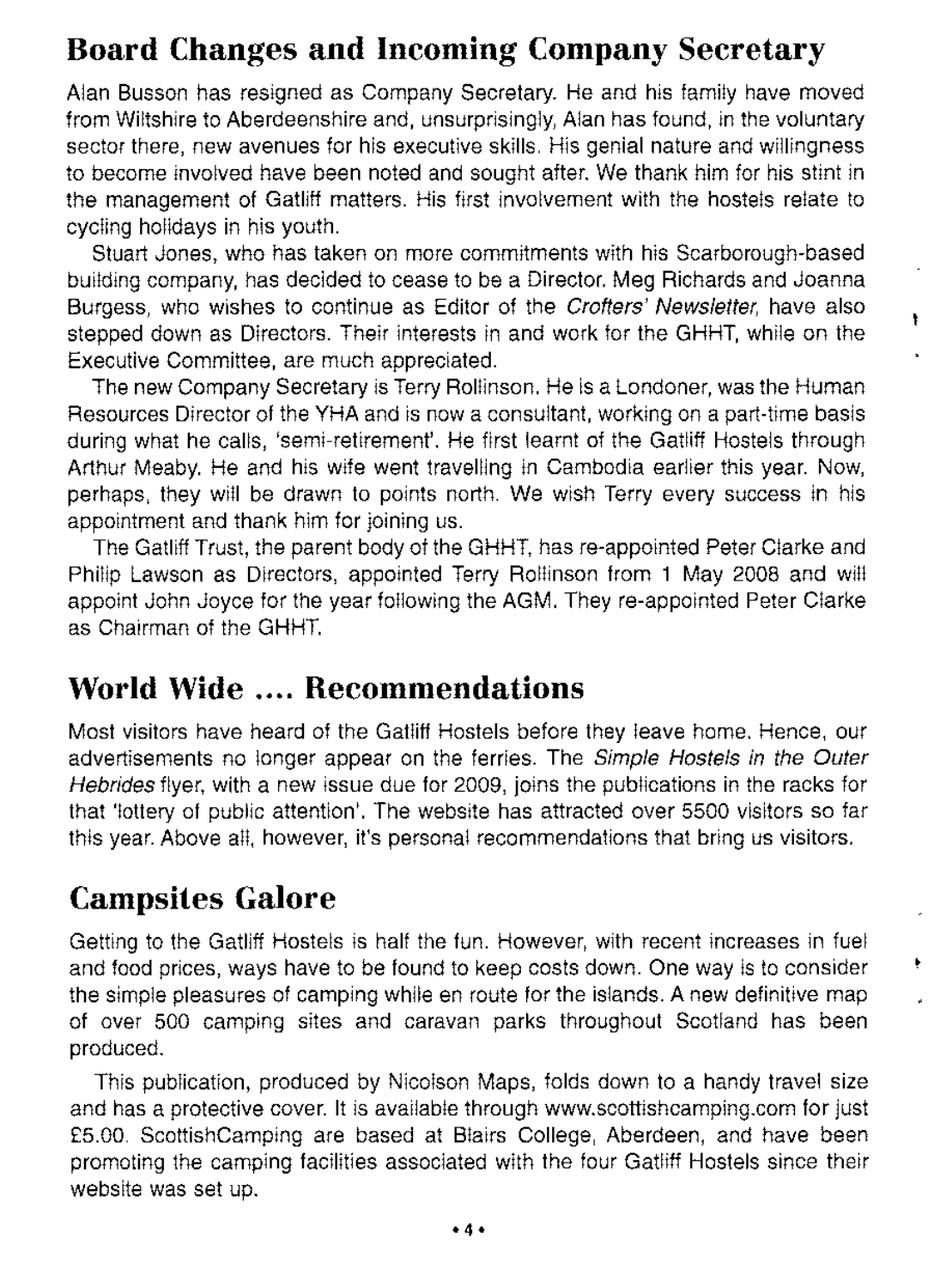## **The Man Behind the Road ... and More**

٠

An article appeared in the Daoine Inntinneach ('Interesting People') section of the West Highland Free Press, featuring Kenny Mackay, a long-standing member of the Rhenigidale community. He was interviewed by Keith Mackenzie who had visited him on a bleak December day and, as many of us know, Rhenigidale can do bleakness very effectively.

Kenny was born in the village, but moved, after attending the local school, to Scalpay where he was employed as a shepherd and on hydro-electric schemes. However, he was always drawn to returning to Rhenigidale, which was one of the UK's most isolated settlements, approached only by the tortuous Postman's Path or by sea.

One of Kenny's uncles was the postman and he had negotiated the path for 22 years, bringing the mail by walking the 12-mile round-trip. His sudden death, on the path, led to a vacancy and Kenny took on the responsibilities for 12 years. The relentless nature of the work made him think, especially about the future of the village.

There were over a hundred people living there at the beginning of the 20th Century. After the First World War, when 22 men returned from active service, many residents were required to leave and settle in Skye. This was dispiriting, but a conviction to restore something of the former liveliness of the community stimulated Kenny.

He became convinced that the solution was the building of a metalled road. A campaign started in the early 1970s. The Inverness County Council certainly needed persuading, but the former regional engineer, John Hutchinson, secured help from the Highlands & Islands Development Board to conduct a survey. This was aided by members of the Schools' Hebridean Society.

16 years later the road was completed and Kenny welcomed more people visiting and staying, both as temporary and permanent residents. It also gave him a taste for seeing how political pressures could help deliver something constructive .... such as a highway. He became a Tarbert councillor and saw other prospects.

Now he can look back over more recent campaigns. In 2003 he chaired the steering group which laid the foundations for the £4.5 million purchase of the North Harris Estate. That led to his chairing the group that initiated the second local community buy-out, of the Loch Seaforth Estate. He believes that these moves have created bonds that enhance communities.

When Kenny looks across from his home to renovated houses and to the hostel, he has rightful cause to rejoice. A village that would probably have become derelict and died has, thanks to his efforts, become a place where many more come to enjoy existence, either for a day or two ... or for the rest of their lives.

**Walks from the Gatliff Hostel at Reinigeadal**  For copies of Neil Pinkett's book, contact the Editor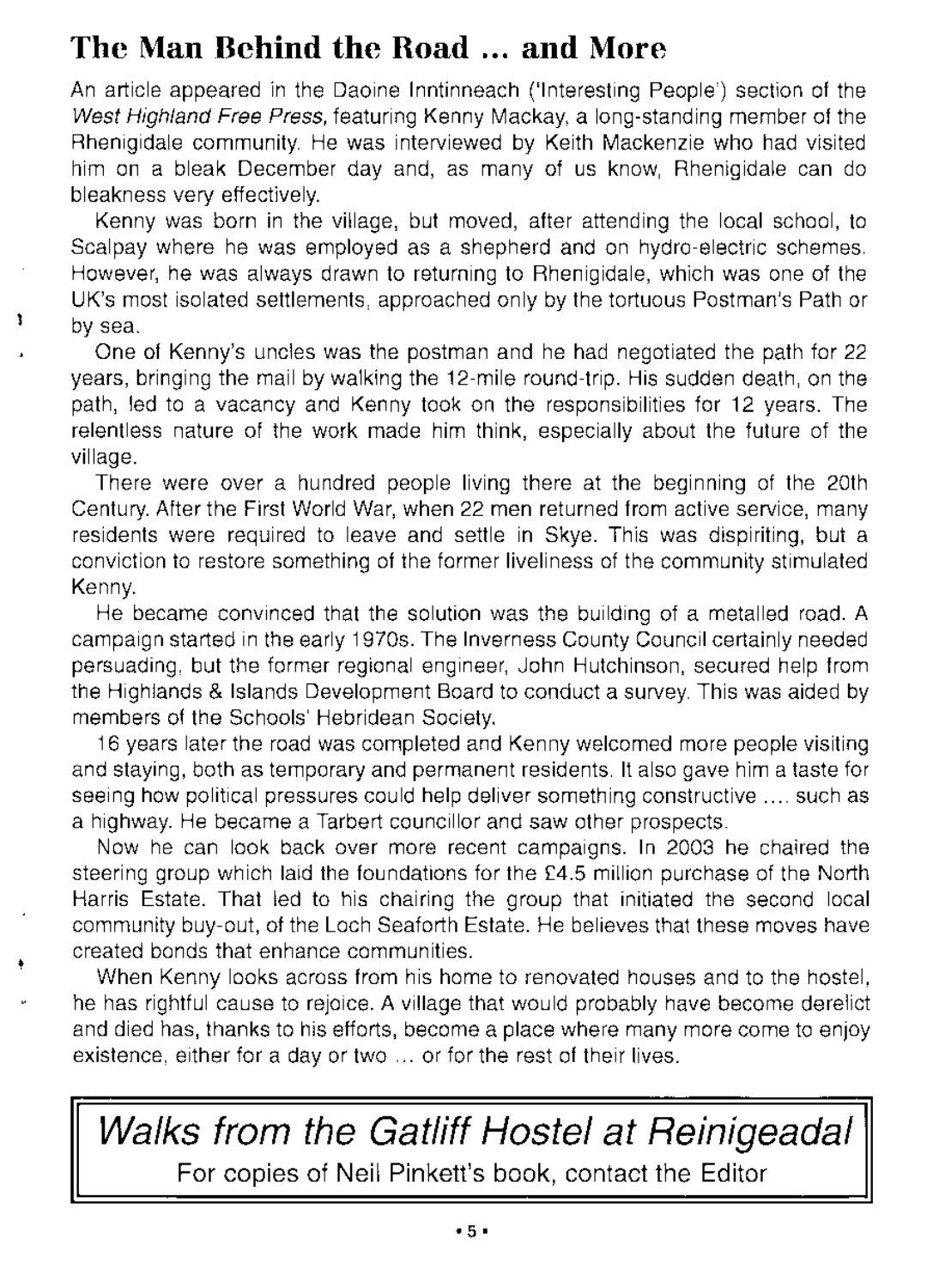# **Catherine MacSween (1910 -2008)**

When Catherine MacSween, Howmore's first warden, died on 5 April, she left behind not only a lifetime devoted to helping others, but a link with the distant past. When she born in Howmore, the second eldest of ten children, there was no metalled road through the village and the sight of only an occasional vehicle. She attended the local school and left to look after the children of the owners of the Polachar Inn.

On what was her first visit to the mainland, she went to work in a hotel in Glasgow before training as a nurse at the South General Hospital. Later she moved to Dundee where she recalls the war-time blackouts. She returned to Howmore to marry a local man, Donald John MacSween, at the parish church and live in a thatched cottage close by. They had two daughters, but in the mid-60s her life changed radically.

Her husband, whom she had nursed for ten years, died and within a short time, her younger daughter also died. Before these traumatic events occurred, the family had been approached by Herbert Gatliff, who was looking for someone to be warden of his second hostel. She agreed, took up the responsibilities in 1966 and within a year was looking after the croft, singlehanded, as well.

However, she found the work as warden conducive and made hostellers very welcome. They had, at least, to acknowledge Mrs MacSween's being a stickler for tidiness and for visitors to clear up after a stay. Many thoroughly enjoyed helping her on the croft with the poultry, cows, crops and, at harvest-time, with the corn-cutting.

Regular visitors continued to call on her when she passed the duties of wardenship to her daughter, Betty, and moved in 1996 to the council house on the same road as the hostel. Her memories of these hostel connections continued to the time of her death in the Uist & Barra Hospital on Benbecula. Her contributions to the Gatliff traditions were considerable and are so much appreciated. They live on, however, through the family connection.

#### **Janet Clifton (1953 - 2008)**

Janet, the wife of the Revd Canon Roger Clifton, the Treasurer of the Gatliff Trust, died on 23 May, aged 55. She came from Bristol and is the sister of Lorna Macleod, the wife of Dr John Macleod of Lochmaddy. Janet was an exceptionally gifted modern languages teacher who specialised in Spanish. She married Roger in 1976 and they had three sons. Janet died of an aggressive brain tumour which was diagnosed in February 2006. Her wonderful hosting of meetings, particularly at Roger's first parish, in Brislington, Bristol, is recalled by Gatliff Trust members.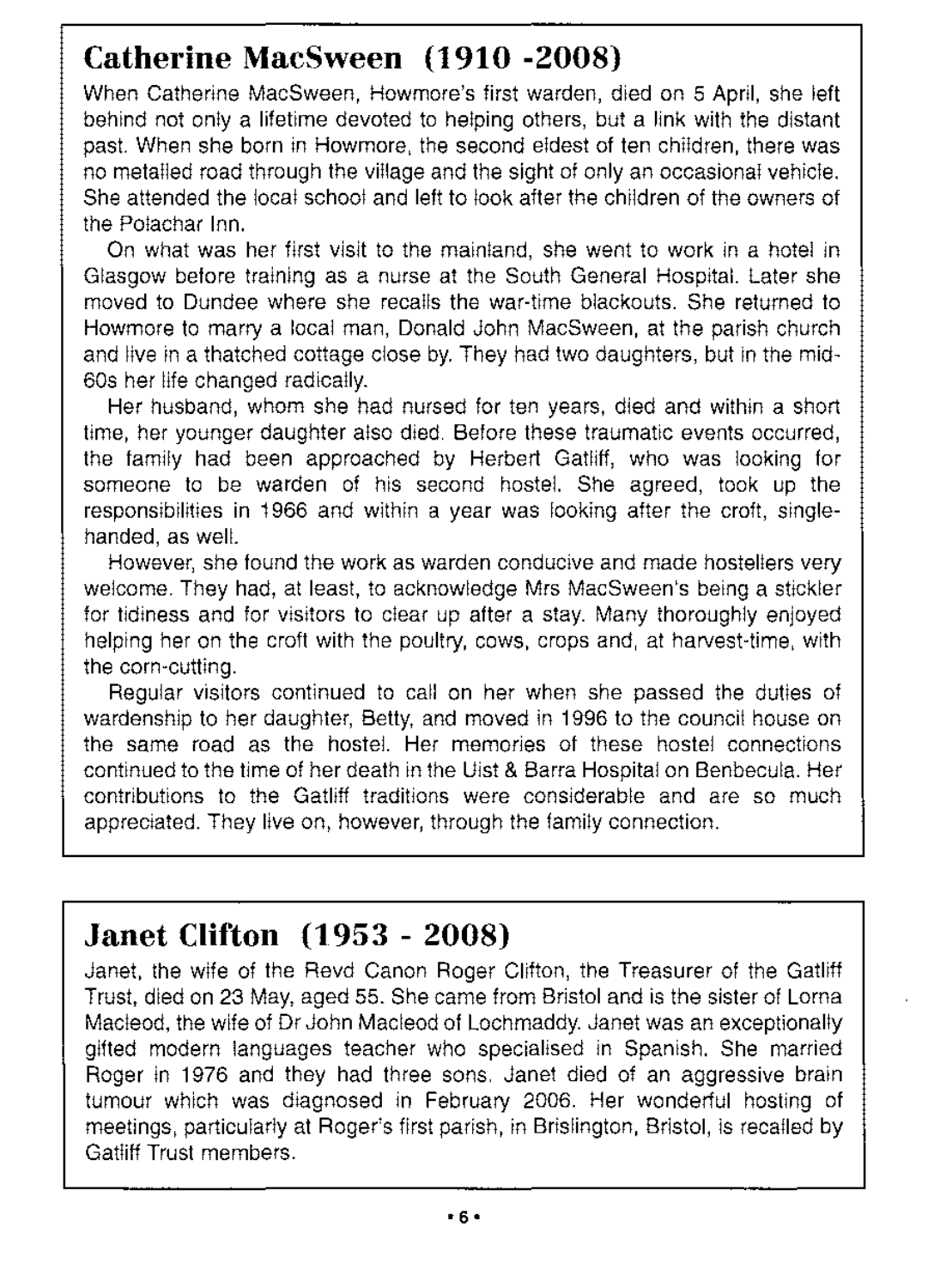#### From the *Hebridean Hostellers* Issue of Five Years Ago .....

'Frank Martin recalled camping close to the Scarp hostel, a thatched and vulnerable crofters' house, which 'survived' from 1965 until 1970. Although services were limited on the island, the unsolicited milk and eggs left outside his tent were much appreciated.' (Editor: John Humphries) [Scarp still makes the front cover]

#### and of Ten Years Ago .....

'The Chairperson, Peter Clarke, is researching the possibility of a long distance walking route through the islands. The aim is to establish a route from the Butt of Lewis to Vatersay, taking in all the inhabited islands, using old tracks and quiet roads.' (Editor: Jim McFarlane) *[Some things come to pass]* 

#### and Fifteen .....

Paul Kew reporting on his trip to the hostels: 'I am waiting for the ferry at Lochmaddy with a couple of hours to spare. I've really had an adventure, one way or another. The majority of the time spent fighting the storm and running from one lift to another, trying to make connections for ferries etc. I've had some quite remarkable lifts when you just wouldn't have thought cars would be around. I walked out of Rhenigidale at 5.45 am and about a mile from the main road a car picked me up. This morning I left Howmore at 6.45 and the first van again took me right to the ferry terminal! I was here before the place had opened. I am just praying that the ferry will leave today. All quite miraculous for me being at the mercy of the elements. I've never known weather like this. It's been very cold even with the hostel fires burning.' (Editor: Richard Genner) [A case for global warming ?]

#### and Twenty

'From 1 April 1988 the day-to-day management of the hostels will devolve to a new charitable organisation, incorporated as a company limited by guarantee. This is the Gatliff Hebridean Hostels Trust.' (Editor: Peter Clarke) [Now into our third decade]

#### Addresses

The Gatliff Hebridean Hostels Trust: 30 Francis Street Stornoway Isle of Lewis Western Isles HS1 2ND ghht@gatliff.org.uk

Chairman and Membership Secretary: Peter Clarke 264 Alexandra Park Road London N22 7BG 020 8888 2449 Mobile: 0790 999 3863 members@gatliff.org.uk

Secretary: Terry Rollinson 47 Milton Road London SW14 8JP 02088768837 secretary@gatliff.org.uk

Treasurer: Philip Lawson Ledmore Carnbee Anstruther Fife KY10 2RU tresurer@gatliff.org.uk

Newsletter Editor: John Humphries Elm Lodge Garden House Lane Rickinghall Diss Norfolk IP22 1EA 01379 890270 editor@gatliff.org.uk